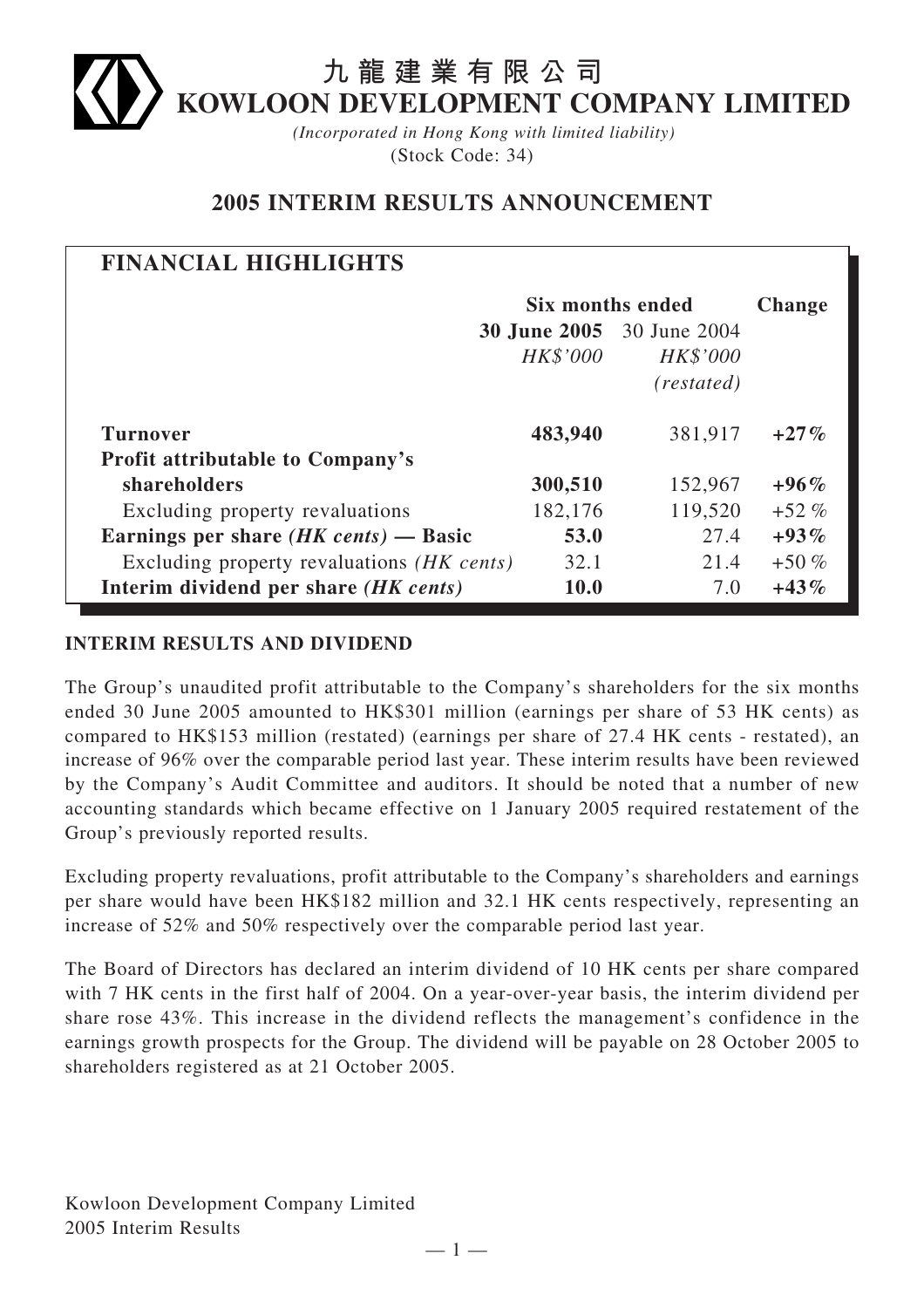# **BUSINESS REVIEW**

We have reported a record interim net profit for 2005. Indeed, the Group's core property business continued to benefit from management's long-term investment planning and strategies over the past years, as well as the favourable economic environment in the first half of the year. The Group is expected to maintain its robust growth momentum in the second half of the year.

In April 2005, through an 85% owned subsidiary, the Group entered into an agreement to acquire 70.3% of the issued shares of Shenzhen Properties & Resources Development (Group) Limited ("Shenzhen Properties") for a cash consideration of RMB459 million ("Acquisition"). Shenzhen Properties, indirectly owned by the Shenzhen Municipal Government, is an enterprise listed on the Shenzhen Stock Exchange and principally engaged in real estate development, investment and property management in the People's Republic of China ("PRC").

The Acquisition was approved by the shareholders at an extraordinary general meeting on 20 July 2005. It should be noted that the completion is subject to the approvals to be obtained from the relevant PRC regulatory authorities and the process has been progressing satisfactorily so far.

# **Property Development**

In the first six months of the year, the Group's property sales turnover rose to HK\$217 million, representing a 37% increase over the same period last year. And more encouragingly, a significantly higher operating profit of HK\$105 million was recorded for the period, up 148% from the comparable period in 2004. The income was primarily generated from the sales of the residential units of Padek Palace at No.377 Prince Edward Road West, Kowloon.

In Macau, we have made a success of the pre-sale in La Baie Du Noble, the commercial and residential property development project which we acquired an 80% interest in January last year, with over 95% of residential units being sold by the end of June this year. We intend to release the rest of units to the market after the completion of the construction work by the end of the year.

The construction work of all our three major projects in Hong Kong is progressing smoothly. The status of the Group's projects in progress is shown below.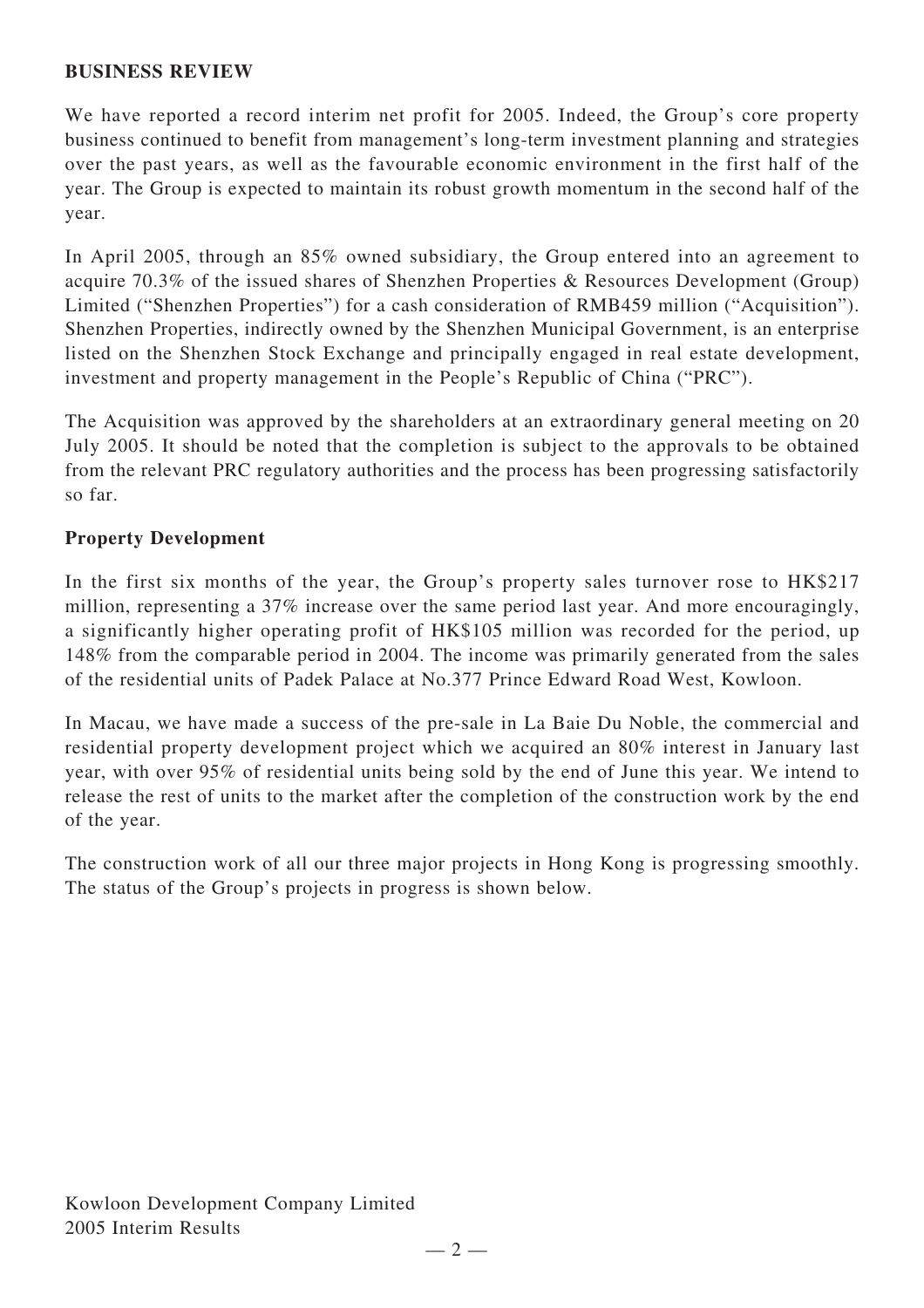# *Property development projects in progress*

| Location                                                                   | <b>Usage</b>                     | Group's<br><b>Interest</b>                          | <b>Attributable</b><br>Gross<br><b>Floor Area</b> | <b>Status</b>                            | <b>Expected</b><br>Date of<br>Completion |
|----------------------------------------------------------------------------|----------------------------------|-----------------------------------------------------|---------------------------------------------------|------------------------------------------|------------------------------------------|
|                                                                            |                                  | $(\%)$                                              | (sq.ft.)                                          |                                          |                                          |
| <b>Macau</b><br>La Baie Du Noble<br>The Orient Pearl District<br>Macau     | Commercial<br>and<br>Residential | 80                                                  | 1,280,000                                         | Superstructure<br>works in progress 2005 | December                                 |
| <b>Hong Kong</b><br>No. 33<br>Ka Wai Man Road<br>Kennedy Town<br>Hong Kong | Residential                      | Joint Venture<br>with Urban<br>Renewal<br>Authority | 78,372                                            | Superstructure<br>works in progress      | 1st half 2006                            |
| No. 31 Robinson Road<br>Mid-Levels<br>Hong Kong                            | Residential                      | 100                                                 | 128,084                                           | Superstructure<br>works in progress      | 1st half 2007                            |
| No. 35<br>Clear Water Bay Road<br>Ngau Chi Wan<br>Kowloon                  | Commercial<br>and<br>Residential | 100                                                 | 2,163,295                                         | Foundation works<br>in progress          | 2008/09                                  |
|                                                                            |                                  |                                                     | 3,649,751                                         |                                          |                                          |

### **Property Investment**

With overall rental levels improving in Hong Kong over the past year, the Group's gross rental income generated by its investment property portfolio for the first half of 2005 rose to HK\$99 million, an increase of 9.6% compared with the same period in 2004. The average occupancy rate for the Group's investment property portfolio remained above 90% in the first half of the year.

### **Property Management**

The size of the portfolio managed by the Group and its associated companies as at 30 June 2005 remains at about 7.7 million sq. ft. and overall property management contributed HK\$1.4 million to the Group's profit, an increase of 40% over the comparable period last year. Despite a relatively insignificant net income generated for the Group, our property management team enables us to provide quality management services to our properties.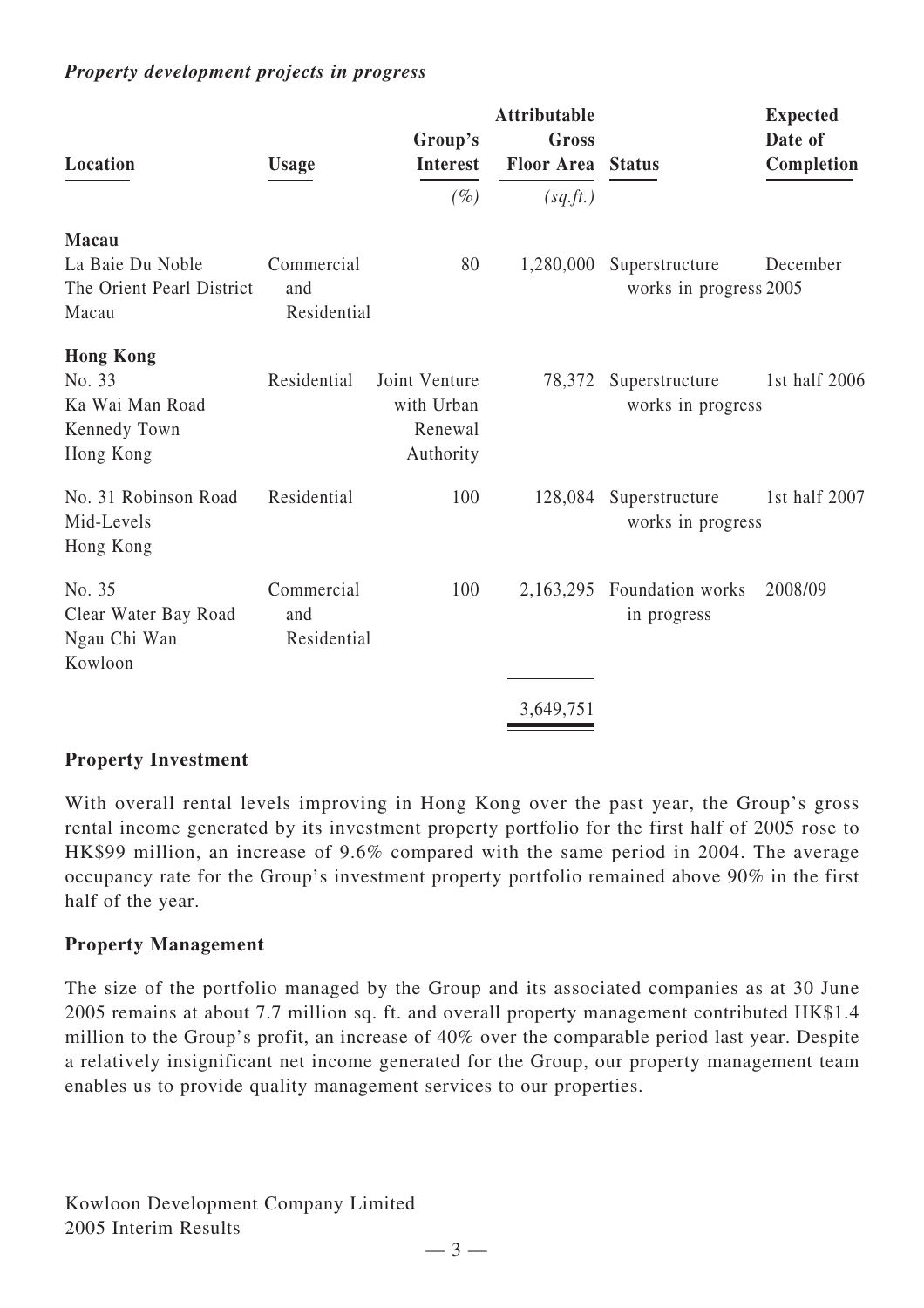# **Financing and Investments**

The performance of our mortgages business and investment division was satisfactory in the first six months of the year. Financing and investment activities combined contributed HK\$37 million to the Group's operating profit, a 45% increase compared with the same period last year.

# **Other Businesses**

Among our other businesses, the performance of the footwear wholesale and retail business of a 20% owned company, Southern Success Corporation, has continued to improve, contributing HK\$4.1 million to the Group's net profit, a 17% increase compared with the same period in 2004.

# **FINANCIAL REVIEW**

# **Financial Resources and Borrowings**

The total bank loans of the Group as at 30 June 2005 amounted to HK\$2,107 million representing an increase of HK\$355 million from 31 December 2004. The gearing ratio, calculated on the basis of bank loans to total equity was 48%, a slight increase from the 45% as at 31 December 2004. During the first half of the year, the Group has paid HK\$192 million in relation to the proposed acquisition of Shenzhen Properties and repaid HK\$240 million to a subsidiary of the ultimate holding company. Cash generated from the sale of residential units in Padek Palace at No.377 Prince Edward Road West for the first six months in 2005 amounted to HK\$155 million.

All banking facilities are arranged on a floating basis with HK\$700 million bank loans being hedged by structured swaps engaged during the period under review.

The remaining 50% of the consideration (50% of RMB459 million) for the proposed acquisition of Shenzhen Properties will be payable after the relevant PRC regulatory approvals have been obtained, and the waiver to make a general offer for the shares in Shenzhen Properties has been obtained or upon completion of such obligations. The recent Chinese currency reform will increase the total costs of the proposed acquisition by approximately HK\$3 million according to the current exchange rate. The Group's exposure to other currency risks is insignificant.

With committed undrawn banking facilities in place, recurrent rental revenue and cash generated from property sales in Hong Kong and Macau, the Group has sufficient funds to satisfy its working capital needs, capital commitments and the obligations for the acquisition of Shenzhen Properties.

# **Commitments**

As at 30 June 2005, the Group had contracted commitments of HK\$684 million for properties, HK\$183 million for acquisition of subsidiaries and another HK\$45 million for financial investments.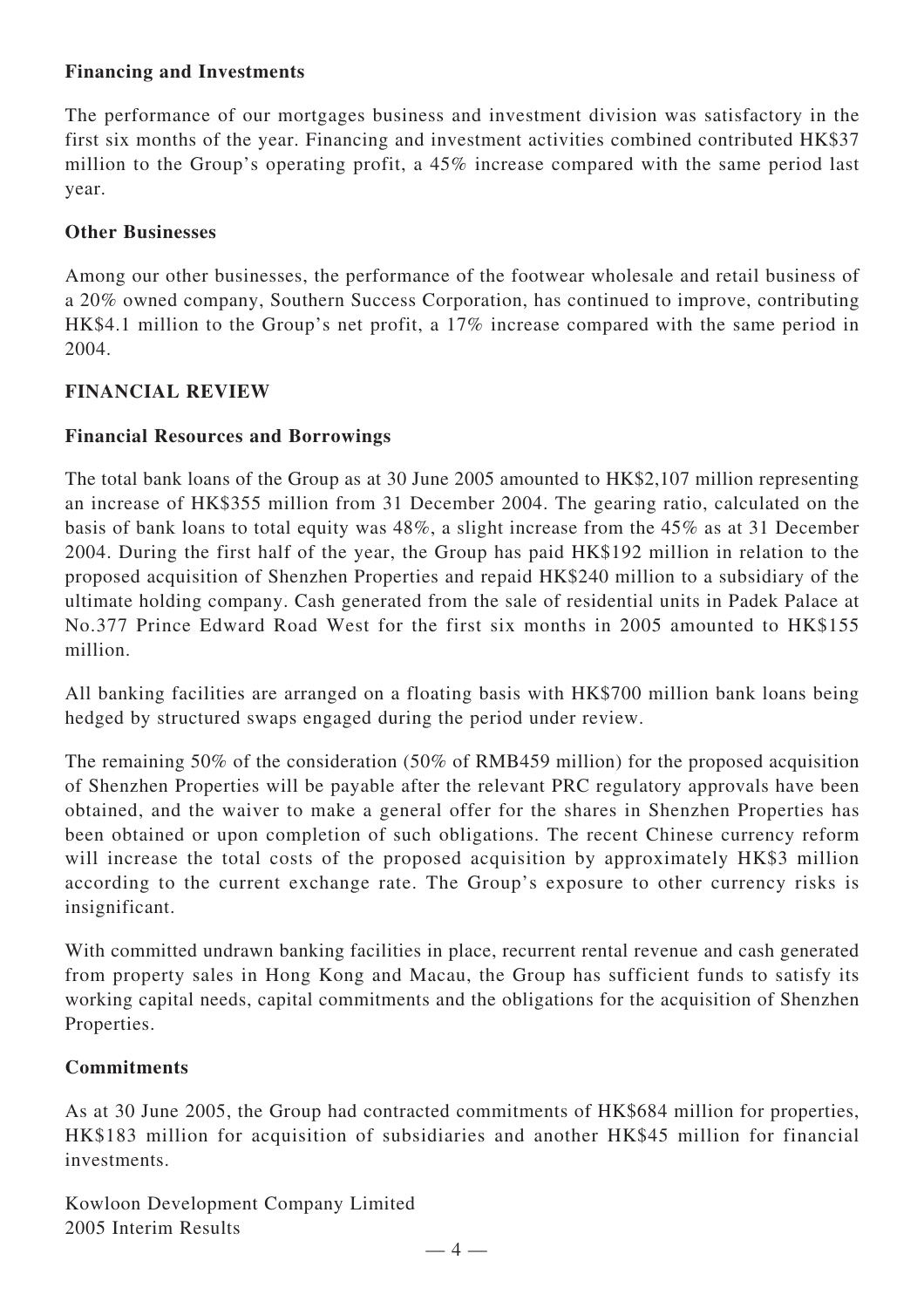Commitments authorized but not contracted for related to properties under development amounted to HK\$1 million.

# **Contingent Liabilities and Pledge of Assets**

The Group has given guarantees in the amount of HK\$9 million to insurance companies in respect of performance bonds entered into by associated companies engaged in property management services.

As at 30 June 2005, properties of the Group with an aggregate carrying value of HK\$4,108 million were pledged to banks to secure credit facilities.

# **OUTLOOK**

We have been striving to grow the Company at a sustainable rate since the change of management in early 2002. Over the past three years, we have achieved an average net earnings growth rate of 40% per year and more importantly we have also strengthened our foundation for future growth. This year is expected to be the most rewarding year for the Group since 2002. Looking beyond 2005, we are confident that the Group will continue its dynamic growth.

Indeed, the Group is now well positioned in its three major markets. Last year, we acquired an 80% interest in La Baie Du Noble in Macau and it represented an important step for us to establish our business presence there. The recent proposed acquisition of a controlling stake in Shenzhen Properties represented another significant step for the Group to expand its core property business into the PRC. More importantly, Shenzhen Properties will serve as an important platform for the Group to accelerate its development in the PRC.

Our penetration into the Macau and PRC markets has essentially set a stage for the Group to readily access the best investment opportunities in addition to the Hong Kong market. We believe this strategy will provide the Group with greater investment flexibility and deliver the best return to our shareholders.

# **OTHER INFORMATION**

# **Compliance with the Code on Corporate Governance Practices**

The Company has complied with the code provisions (with the exception of Code Provision C.2 on internal controls which will apply to accounting periods commencing 1 July 2005) set out in Appendix 14 Code on Corporate Governance Practices of the Listing Rules throughout the accounting period for the six months ended 30 June 2005, except for the following deviations:

Code Provision A.2.1 —

This Code stipulates that the roles of chairman and chief executive officer should be separate and should not be performed by the same individual.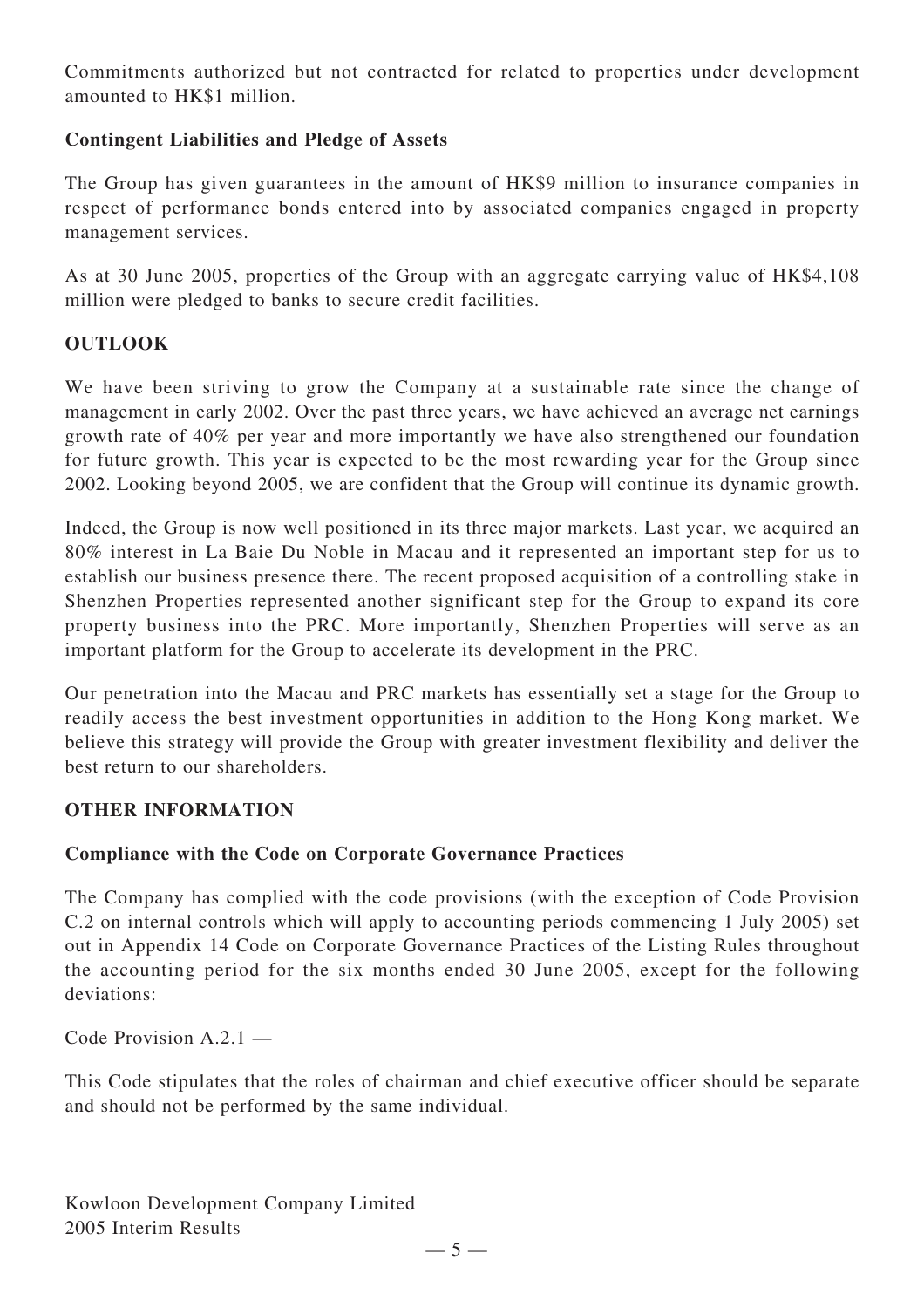The position of the Chairman of the Board is currently held by Mr Or Wai Sheun, and the Company does not have any chief executive officer. As such, the roles of chairman and chief executive officer are performed by the same person. The Board considers that this structure is beneficial to the Company as it enables the Company to make prompt and efficient decisions. The Board comprises of experienced and high calibre individuals who meet regularly to discuss issues and make decisions on transactions that are material in nature to the Company. Hence, the operations of the Board ensure the balance of power and authority. The corporate governance principles of the Company emphasise a quality Board and accountability to all shareholders.

Code Provision A.4.1 and A.4.2 (last sentence) —

Code A.4.1 stipulates that non-executive directors should be appointed for a specific term, subject to re-election.

Code A.4.2 (last sentence) stipulates that every director, including those appointed for a specific term, should be subject to retirement by rotation at least once every three years.

Non-executive Directors of the Company do not have a specific term of appointment. However, in accordance with Article 105(A) of the Articles of Association of the Company, at every annual general meeting one-third of the Directors for the time being or, if their number is not three or a multiple of three, then the number nearest one-third, who have been longest in office since their last election shall retire from office, provided that no Director holding office as executive chairman or as a managing director shall be subject to retirement by rotation or taken into account in determining the number of Directors to retire. The retiring Directors shall be eligible for re-election.

The Board will ensure the retirement of each Director by rotation at least once every three years in order to comply with the Code Provisions.

Code Provision B.1.1 —

Code B.1.1 requires the establishment of a remuneration committee with specific written terms of reference which deal clearly with its authority and duties. A majority of the members of the remuneration committee should be independent non-executive directors.

The remuneration committee as required under Code Provision B.1.1 was not yet in place during the period under review, but it was established by the Company on 20 July 2005 with terms of reference complying with Code Provision B.1.3.

Code Provision C.3.3 —

Code C.3.3 stipulates that the terms of reference of the audit committee should include at least the duties set out therein.

A set of revised terms of reference for the Audit Committee of the Company incorporated with, among others, the duties set out in Code C.3.3 was approved by the Board on 20 July 2005.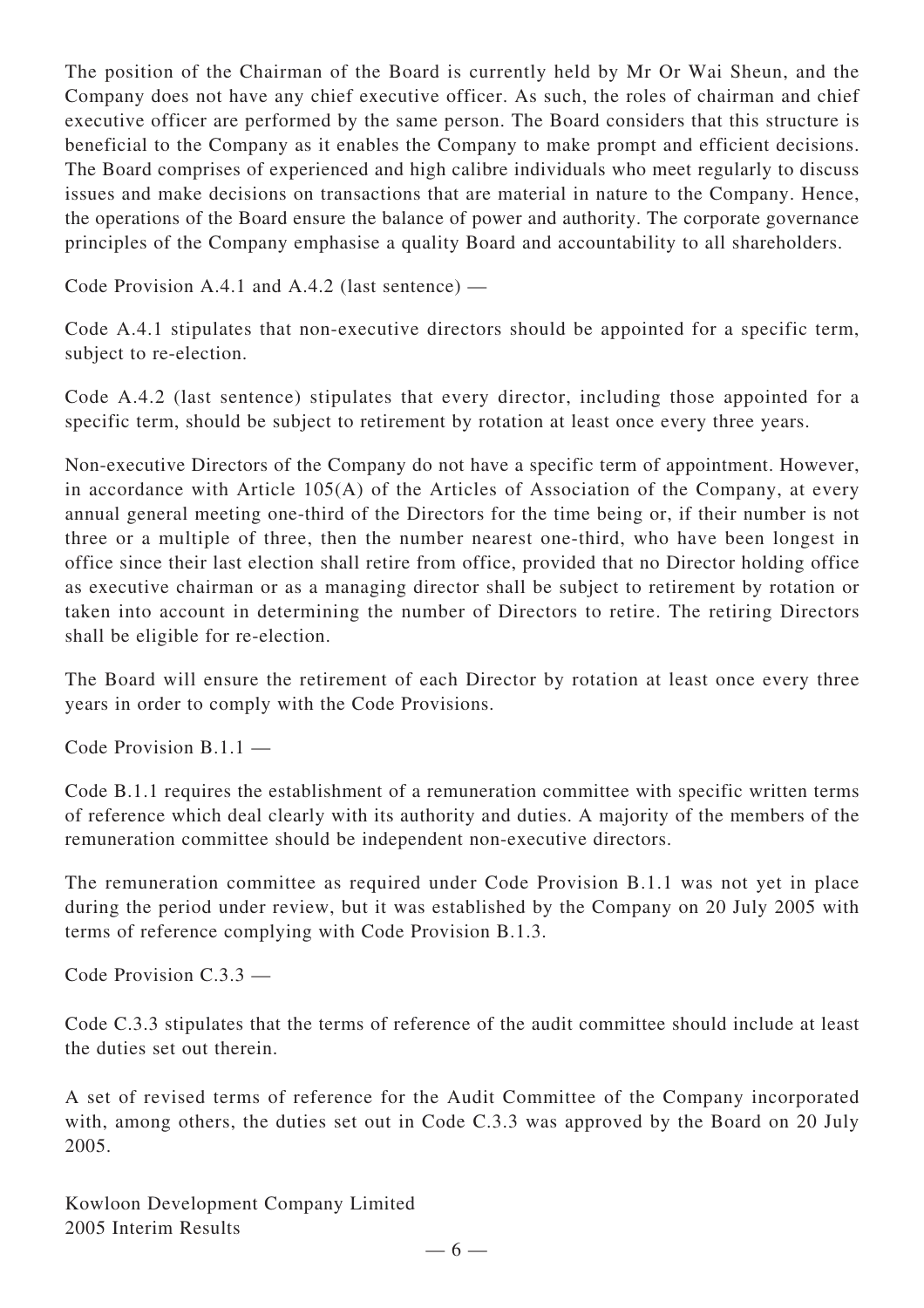# **Compliance with the Model Code for Securities Transactions by Directors**

The Company has adopted the Model Code for Securities Transactions by Directors of Listed Issuers (the "Model Code") as set out in Appendix 10 of the Listing Rules. The Company has made specific enquiry of all Directors regarding any non-compliance with the Model Code during the period under review and they have all confirmed that they had fully complied with the required standard set out in the Model Code.

# **Purchase, Sale or Redemption of Shares**

There was no purchase, sale or redemption by the Company, or any of its subsidiaries, of the Company's listed shares during the six months ended 30 June 2005.

# **Closure of Register of Members**

The Register of Members of the Company will be closed from Wednesday, 19 October 2005 to Friday, 21 October 2005. To qualify for the interim dividend, all transfers accompanied by the relevant share certificates must be lodged with the Company's Registrars, Computershare Hong Kong Investor Services Limited, at Rooms 1712-6, 17th Floor, Hopewell Centre, 183 Queen's Road East, Wanchai, Hong Kong not later than 4:00 p.m. on Tuesday, 18 October 2005.

# **Consolidated income statement — unaudited**

|                                 |                | Six months ended 30 June |            |  |
|---------------------------------|----------------|--------------------------|------------|--|
|                                 | <b>Note</b>    | 2005                     | 2004       |  |
|                                 |                | <b>HK\$'000</b>          | HK\$'000   |  |
|                                 |                |                          | (restated) |  |
| <b>Turnover</b>                 | $\mathfrak{Z}$ | 483,940                  | 381,917    |  |
| Other revenue                   |                | 1,284                    | 1,006      |  |
| Depreciation and amortization   |                | (503)                    | (327)      |  |
| Staff costs                     |                | (19, 439)                | (15, 498)  |  |
| Cost of inventories             |                | (232,066)                | (191, 662) |  |
| Fair value changes on           |                |                          |            |  |
| investment properties           |                | 143,436                  | 40,543     |  |
| Other operating expenses        |                | (18, 111)                | (34, 832)  |  |
| <b>Profit from operations</b>   | $\mathfrak{Z}$ | 358,541                  | 181,147    |  |
| Finance costs                   |                | (2,480)                  | (5,590)    |  |
| Share of profits less losses of |                |                          |            |  |
| associated companies            |                | 4,682                    | 4,379      |  |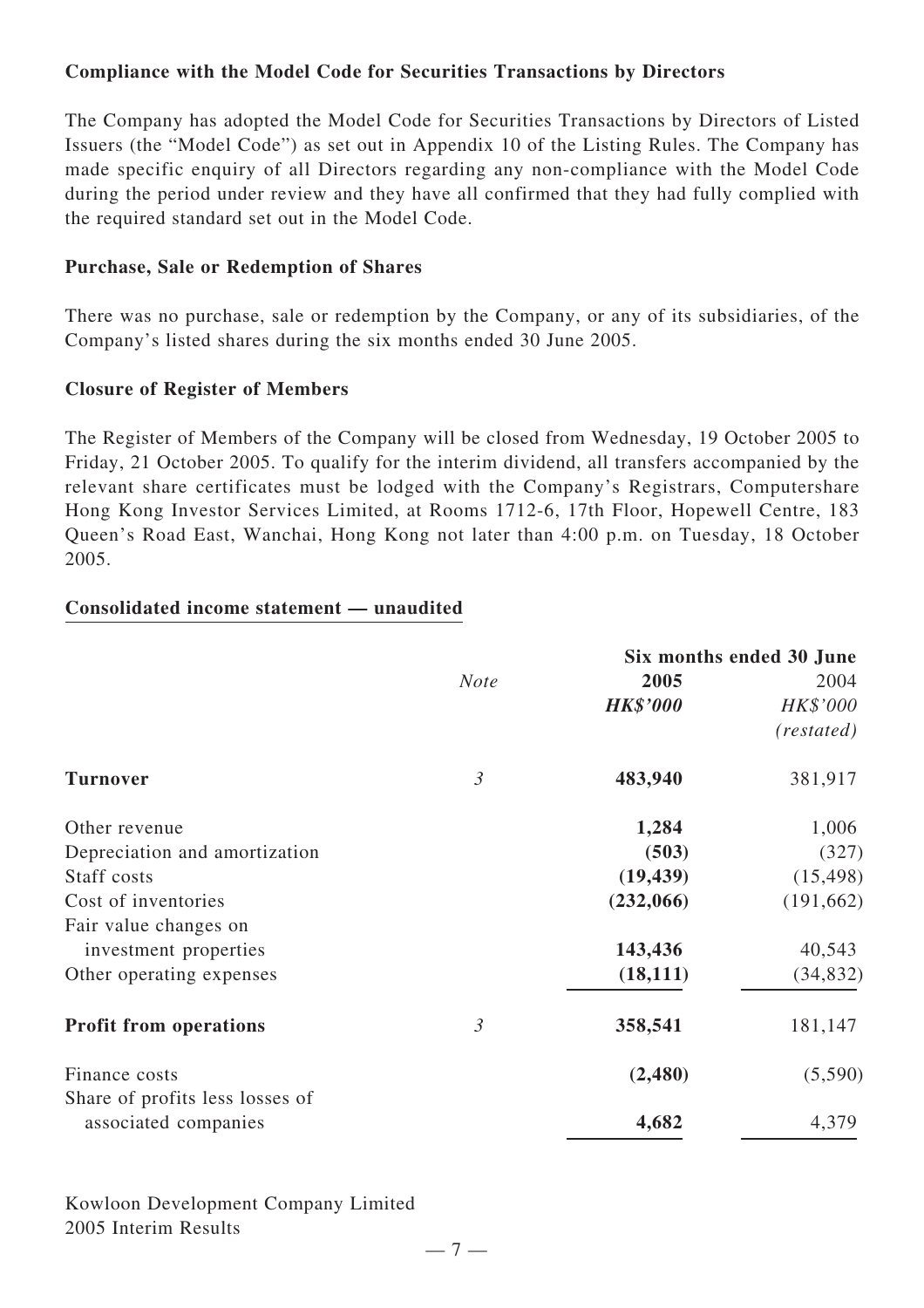| <b>Profit before taxation</b> |                | 360,743       | 179,936       |
|-------------------------------|----------------|---------------|---------------|
| Income tax                    | $\overline{4}$ | (60, 195)     | (26, 928)     |
| <b>Profit after taxation</b>  |                | 300,548       | 153,008       |
| <b>Attributable to:</b>       |                |               |               |
| Shareholders of the Company   |                | 300,510       | 152,967       |
| Minority interests            |                | 38            | 41            |
| <b>Profit after taxation</b>  |                | 300,548       | 153,008       |
| <b>Earnings per share</b>     |                |               |               |
| <b>Basic</b>                  | 6              | 53.0 HK cents | 27.4 HK cents |
| Dividend per share            | 5              | 10.0 HK cents | 7.0 HK cents  |

# **Consolidated balance sheet — unaudited**

|                                         | At 30 June 2005 |                 | At 31 December 2004 |                      |
|-----------------------------------------|-----------------|-----------------|---------------------|----------------------|
|                                         | <b>HK\$'000</b> | <b>HK\$'000</b> | HK\$'000            | HK\$'000<br>(rested) |
| <b>Non-current assets</b>               |                 |                 |                     |                      |
| Fixed assets                            |                 |                 |                     |                      |
| — Investment properties                 |                 | 3,628,630       |                     | 3,461,940            |
| — Other property, plant and equipment   |                 | 2,462           |                     | 2,563                |
|                                         |                 | 3,631,092       |                     | 3,464,503            |
| Interest in leasehold land held for own |                 |                 |                     |                      |
| use under an operating lease            |                 | 2,044           |                     | 2,059                |
| Interest in associated companies        |                 | 51,708          |                     | 46,026               |
| Investments in securities               |                 | 111,110         |                     | 110,099              |
| Loans and advances                      |                 | 50,315          |                     | 60,158               |
| Deferred tax assets                     |                 | 3,592           |                     | 3,223                |
|                                         |                 | 3,849,861       |                     | 3,686,068            |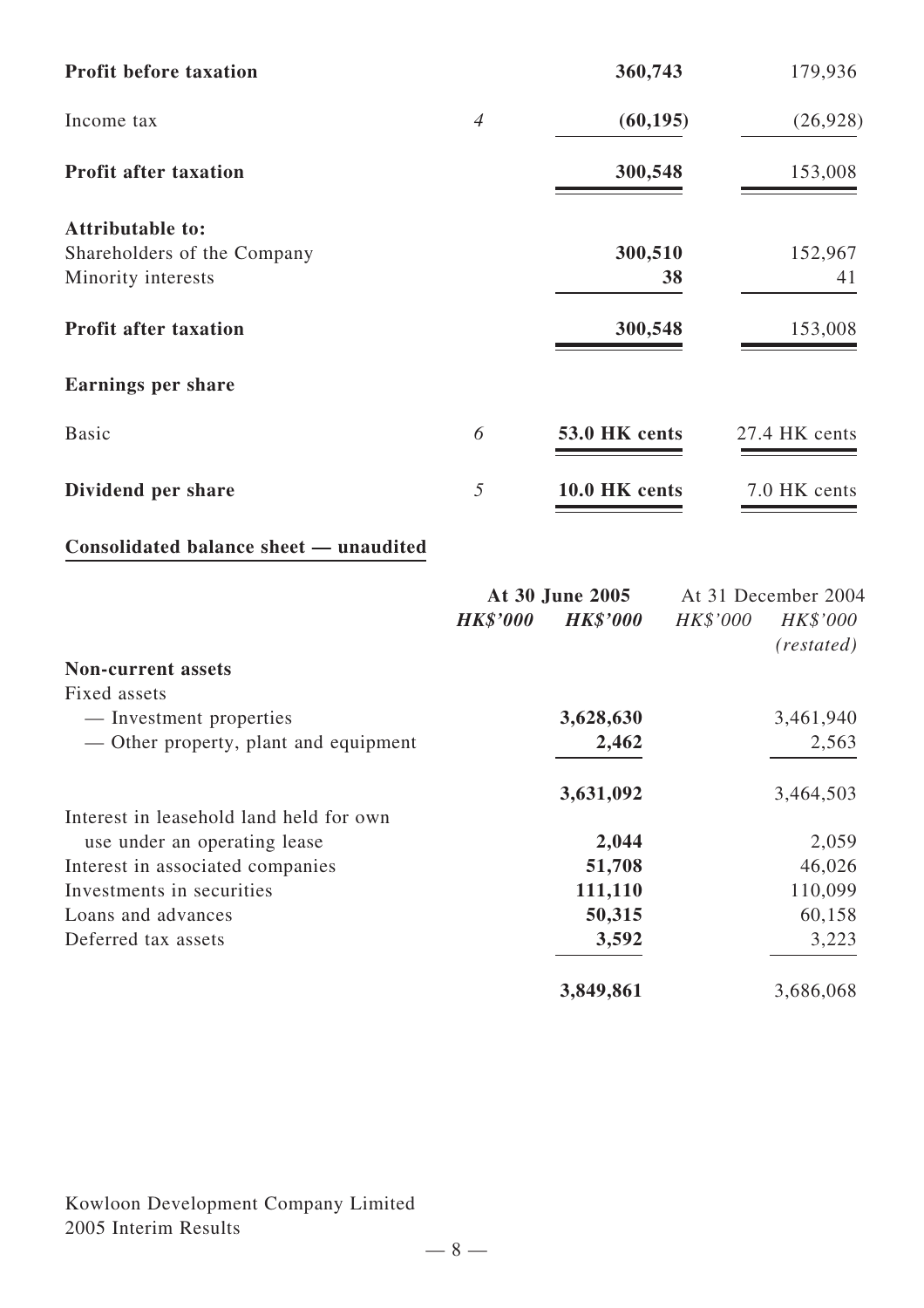| <b>Current assets</b>                                       |           |           |           |           |
|-------------------------------------------------------------|-----------|-----------|-----------|-----------|
| Interest in property development                            | 748,484   |           | 400,000   |           |
| Inventories                                                 | 2,107,811 |           | 2,126,451 |           |
| Trade and other receivables                                 | 379,901   |           | 209,143   |           |
| Loans and advances                                          | 83,247    |           | 84,834    |           |
| Amount due from an associated company                       | 143       |           | 83        |           |
| Derivative financial instruments                            | 10,693    |           |           |           |
| Investments in securities                                   | 112,418   |           | 129,251   |           |
| Cash and cash equivalents                                   | 27,072    |           | 44,497    |           |
|                                                             | 3,469,769 |           | 2,994,259 |           |
| <b>Current liabilities</b>                                  |           |           |           |           |
| Trade and other payables                                    | 223,733   |           | 491,970   |           |
| <b>Bank</b> loans                                           | 757,265   |           | 665,442   |           |
| Current taxation                                            | 54,271    |           | 24,677    |           |
|                                                             | 1,035,269 |           | 1,182,089 |           |
| Net current assets                                          |           | 2,434,500 |           | 1,812,170 |
| <b>Total assets less current liabilities</b>                |           | 6,284,361 |           | 5,498,238 |
| <b>Non-current liabilities</b>                              |           |           |           |           |
| Loan from ultimate holding company                          | 3,766     |           | 7,519     |           |
| <b>Bank</b> loans                                           | 1,349,744 |           | 1,086,987 |           |
| Other payables                                              | 62,263    |           | 62,263    |           |
| Deferred tax liabilities                                    | 469,698   |           | 444,192   |           |
|                                                             |           | 1,885,471 |           | 1,600,961 |
| Net assets                                                  |           | 4,398,890 |           | 3,897,277 |
| Total equity attributable to<br>shareholders of the Company |           |           |           |           |
| Share capital                                               |           | 56,677    |           | 56,677    |
| Reserves                                                    |           | 4,340,967 |           | 3,839,392 |
|                                                             |           |           |           |           |
|                                                             |           | 4,397,644 |           | 3,896,069 |
| <b>Minority interests</b>                                   |           | 1,246     |           | 1,208     |
| <b>Total equity</b>                                         |           | 4,398,890 |           | 3,897,277 |
|                                                             |           |           |           |           |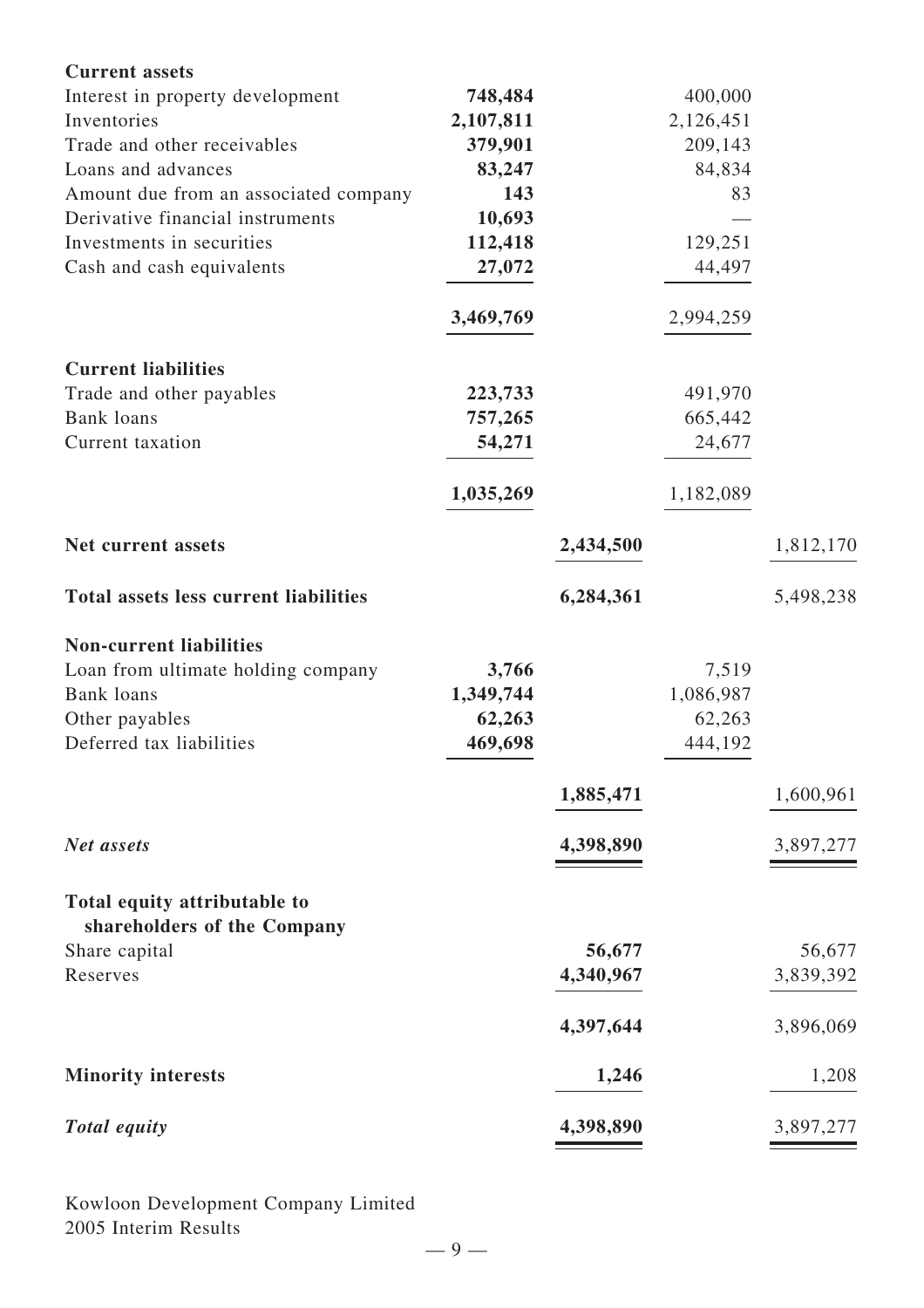### *Notes:*

### **1 Basis of preparation**

This interim financial statements has been prepared in accordance with the applicable disclosure provisions of the Rules Governing the Listing of Securities on The Stock Exchange of Hong Kong Limited, including compliance with Hong Kong Accounting Standard ("HKAS") 34, Interim financial reporting, issued by the Hong Kong Institute of Certified Public Accountants ("HKICPA").

The interim financial statements has been prepared in accordance with the same accounting policies adopted in the 2004 annual financial statements, except for the accounting policy changes that are expected to be reflected in the 2005 annual financial statements.

### **2 Changes in accounting policies**

The HKICPA has issued a number of new and revised Hong Kong Financial Reporting Standards ("HKFRSs", which term collectively includes HKASs and Interpretations) that are effective or available for early adoption for accounting periods beginning on or after 1 January 2005. The Board of Directors has determined the accounting policies to be adopted in the preparation of the Group's annual financial statements for the year ending 31 December 2005, on the basis of HKFRSs currently in issue.

### *(a) Effect of changes in the accounting policies*

(i) Profit attributable to shareholders of the Company

|                                                   | Six months ended 30 June |              |  |
|---------------------------------------------------|--------------------------|--------------|--|
|                                                   | 2005                     | 2004         |  |
|                                                   | <b>HK\$'000</b>          | HK\$'000     |  |
| <i>Effect of new policy (increase/(decrease))</i> |                          |              |  |
| HKAS 17                                           |                          |              |  |
| Leasehold land held for development for sale      | (105)                    | (105)        |  |
| HKAS 39                                           |                          |              |  |
| Derivative financial instruments                  | 8,822                    |              |  |
| HKAS <sub>40</sub>                                |                          |              |  |
| Investment properties, net of deferred tax        | 118,334                  | 33,447       |  |
| Total effect for the period                       | 127,051                  | 33,342       |  |
| Effect on earnings per share                      |                          |              |  |
| — basic                                           | 22.4 HK cents            | 6.0 HK cents |  |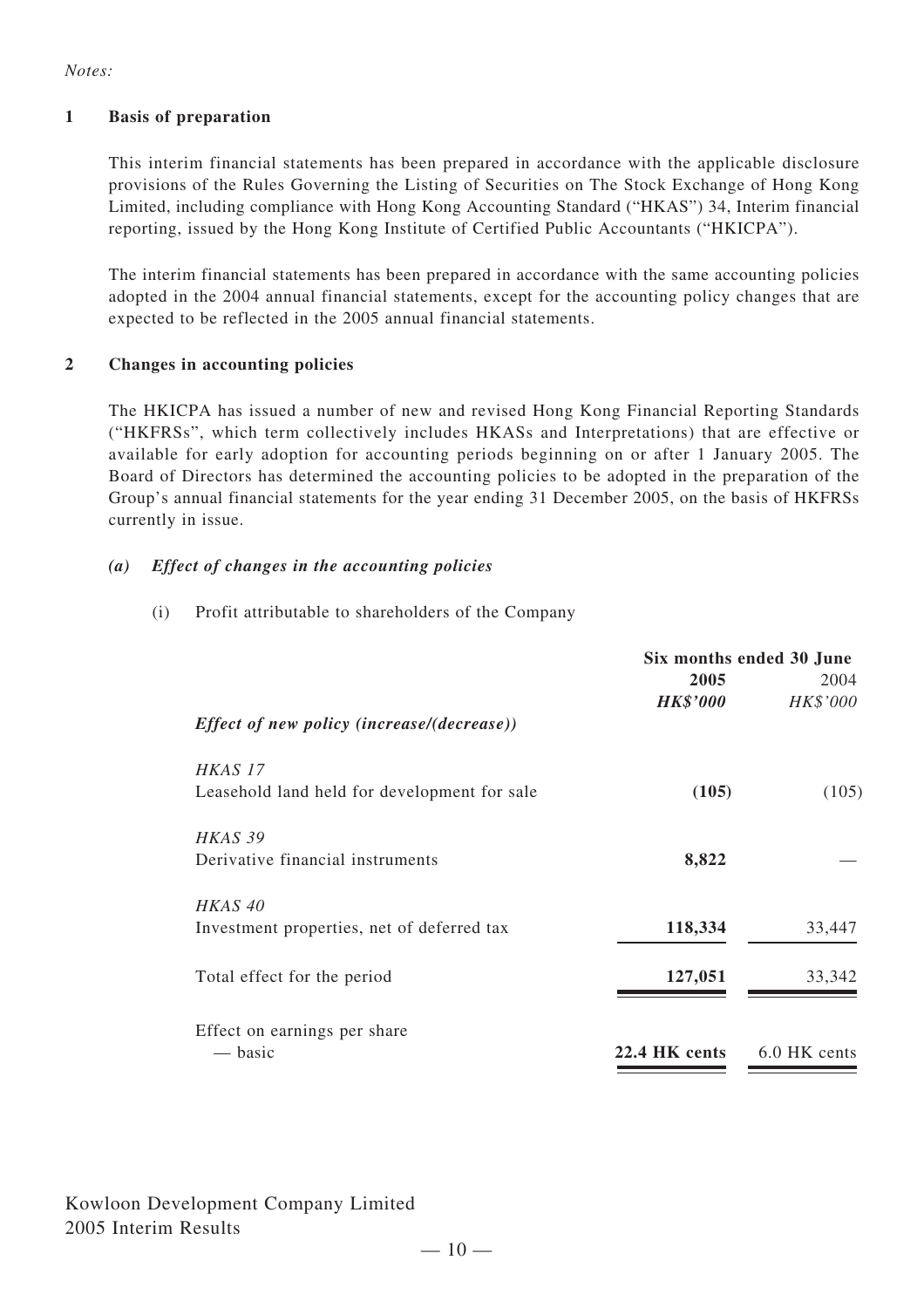### (ii) Equity attributable to shareholders of the Company

|                                                   | At 30 June At 31 December |            |
|---------------------------------------------------|---------------------------|------------|
|                                                   | 2005                      | 2004       |
| <i>Effect of new policy (increase/(decrease))</i> | <b>HK\$'000</b>           | HK\$'000   |
| HKAS 17                                           |                           |            |
| Leasehold land held for development for sale      | (666)                     | (561)      |
| HKAS 39                                           |                           |            |
| Derivative financial instruments                  | 8,822                     |            |
| Interest in property development                  | 348,484                   |            |
| HKAS 40                                           |                           |            |
| Investment properties, net of deferred tax        | (382, 233)                | (357, 131) |
| Total effect                                      | (25, 593)                 | (357,692)  |

### *(b) Investment properties (HKAS 40, Investment property, and HK(SIC) Interpretation 21, Income taxes - Recovery of revalued non-depreciable assets)*

(i) Timing of recognition of movements in fair value in the income statement

In prior years, movements in the fair value of the Group's investment properties were recognized directly in the investment property revaluation reserve except when, on a portfolio basis, the reserve was insufficient to cover a deficit on the portfolio, or when a deficit previously recognized in the income statement had reversed, or when an individual investment property was disposed of. In these limited circumstances, movements in the fair value were recognized in the income statement.

Upon adoption of HKAS 40 as from 1 January 2005, all changes in the fair value of investment properties are recognized directly in the income statement in accordance with the fair value model in HKAS 40.

The changes in accounting policies have been adopted retrospectively by increasing the opening balance of retained earnings as of 1 January 2005 by HK\$2,040,751,066 (1 January 2004: HK\$1,782,959,470) to include all of the Group's previous investment property revaluation reserve.

As a result of this new policy, the Group's profit before taxation for the six months ended 30 June 2005 has increased by HK\$143,435,752 (six months ended 30 June 2004: HK\$40,542,173), being the net increase in the fair value of the Group's investment properties.

(ii) Measurement of deferred tax on movements in fair value

In prior years, the Group was required to apply the tax rate that would be applicable to the sale of investment properties to determine whether any amounts of deferred tax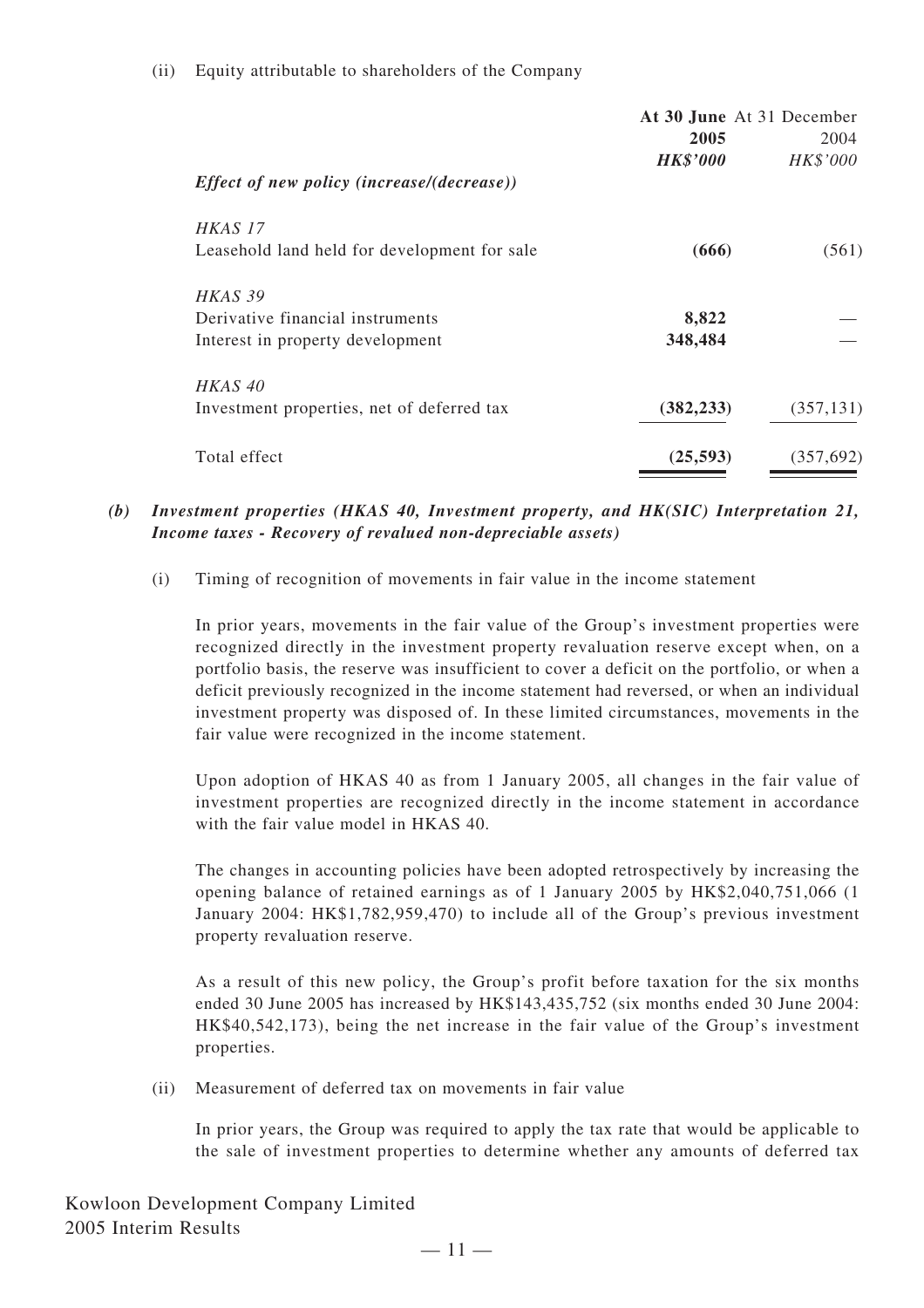should be recognized on the revaluation of investment properties. As there would have been no tax payable on the disposal of the Group's investment properties, no deferred tax was provided in prior years.

As from 1 January 2005, in accordance with HK(SIC) Interpretation 21, the Group recognizes deferred tax on movements in the value of investment property using tax rates that are applicable to the property's use, if the Group has no intention to sell it and the property would have been depreciable had the Group not adopted the fair value model.

The change in accounting policy has been adopted retrospectively by reducing the opening balance of retained earnings as of 1 January 2005 by HK\$357,131,436 (1 January 2004: HK\$312,017,907) and increasing deferred tax liabilities by HK\$420,444,891 (1 January 2004: HK\$375,331,362).

As a result of this new policy, the Group's taxation expense for the six months ended 30 June 2005 has increased by HK\$25,101,257 (six months ended 30 June 2004: HK\$7,094,880).

### *(c) Leasehold land and buildings held for own use (HKAS 17, Leases)*

In prior years, leasehold land and buildings held for own use were included under fixed assets and stated at cost less accumulated depreciation and impairment losses.

With the adoption of HKAS 17 as from 1 January 2005, the land and buildings elements of a lease of land and buildings are considered separately for the purposes of lease classification, unless the lease payments cannot be split reliably between land and buildings, in which case, the entire lease is generally treated as a finance lease. To the extent that the allocation of the lease payments between land and buildings elements can be made reliably, the leasehold land are reclassified to leasehold land held for own use under operating lease, which are carried at cost and amortized on a straight-line basis over the lease term whereas the leasehold buildings are stated at cost less accumulated depreciation and impairment losses.

The new accounting policy has been adopted retrospectively with the balances of leasehold land reclassified from fixed assets to leasehold land held for own use under operating lease. Apart from this presentational change with comparatives restated, there is no material effect on the interim financial statement.

### *(d) Leasehold land held for development for sale (HKAS 17, Leases)*

In prior years, leasehold land held for development for sale was stated at cost less impairment losses and no amortization is provided.

With the adoption of HKAS 17 as from 1 January 2005, any pre-paid land premiums for acquiring the land leases, or other lease payments, are amortized on a straight-line basis over the lease term. If the property is in the course of development or re-development, the amortization charge is included as part of the costs of the property under development. In all other cases, the amortization charge for the period is recognized in the income statement immediately.

The new accounting policy has been adopted retrospectively, with the opening balance of retained earnings and the comparative information adjusted for the amounts relating to prior periods.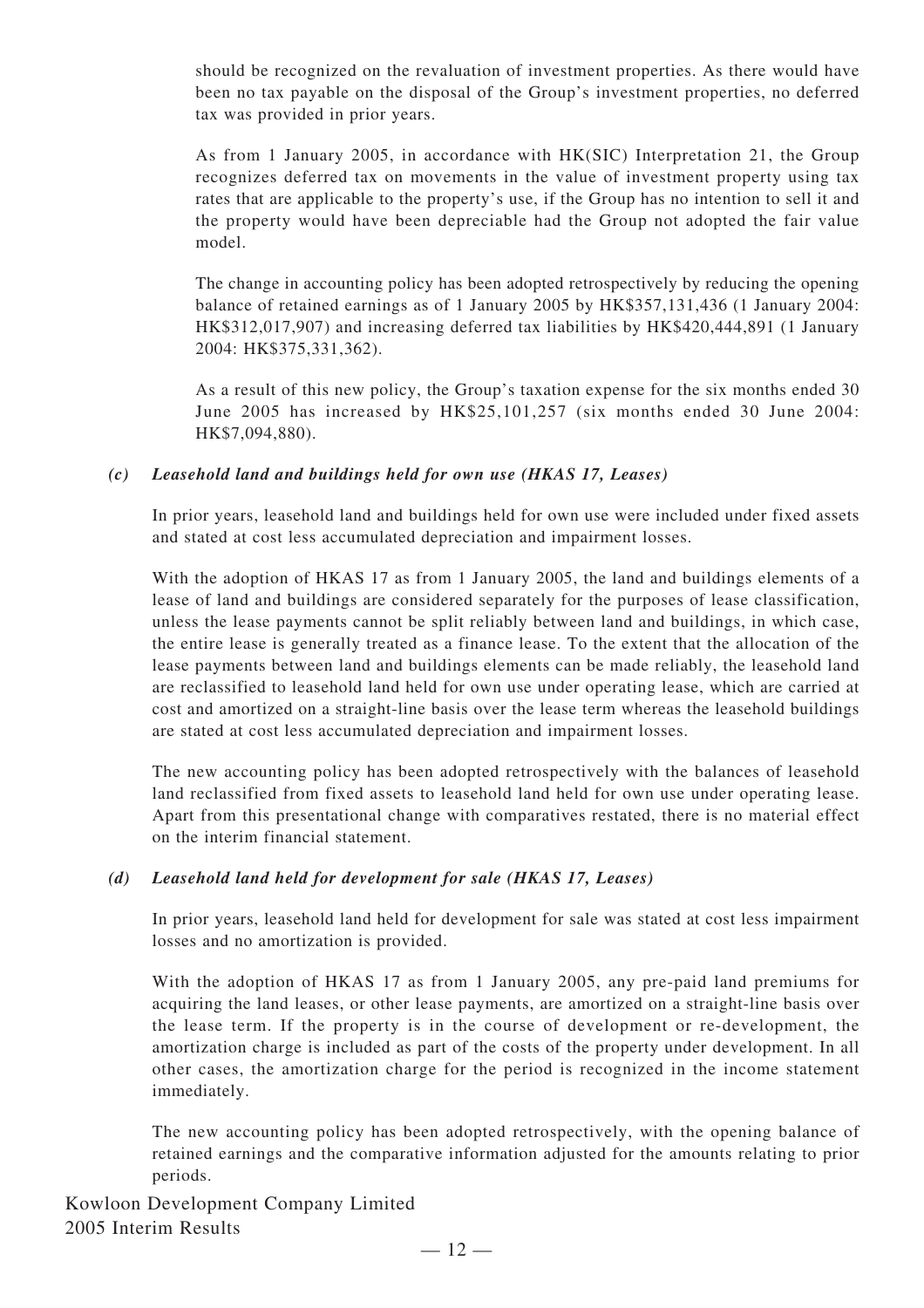# *(e) Financial instruments (HKAS 32, Financial instruments: Disclosure and presentation and HKAS 39, Financial instruments: Recognition and measurement)*

### (i) Derivatives and hedging

In prior years, derivative financial instruments entered into by the Group were not separately recorded in the financial statements. The notional amounts of derivatives were recorded off balance sheet.

With effect from 1 January 2005 and in accordance with HKAS 39, all derivative financial instruments entered into by the Group are stated at fair value. Changes in the fair value of derivatives are generally recognized in the income statement unless the derivative financial instrument qualifies for hedge accounting. Where a derivative financial instrument qualifies for hedge accounting and is designated as a cash flow hedge, the effective part and the ineffective part of any unrealized gain or loss on the instrument is recognized directly in equity and in the income statement respectively. The cumulative gain or loss associated with the effective part of cash flow hedge is removed from equity and is generally recognized in the income statement in the same period or periods during which the gain or loss arising from the hedged transaction is recognized in the income statements.

The effect of the policy for the current period is disclosed in note  $2(a)$  and there has been no effect on the opening balance as there was no outstanding derivative financial instrument entered into by the Group as at 31 December 2004.

(ii) Financial assets and financial liabilities other than debt and equity securities

In prior years, interest in property development was stated at cost less impairment losses.

With effect from 1 January 2005 and in accordance with HKAS 39, interest in property development is classified as available-for-sale financial assets and carried at fair value. Changes in fair value are recognized in the fair value reserve, unless there is objective evidence that the interest in property development has been impaired, any amount held in fair value reserve in respect of the interest in property development is transferred to the income statement for the period in which the impairment is identified. Any subsequent increase in the fair value of the interest in property development is recognized directly in equity.

This change was adopted prospectively by way of an adjustment to the opening balance of retained earnings of HK\$172,842,297 as at 1 January 2005. Comparative amounts have not been restated nor has the opening balance of the fair value reserve been restated as this is prohibited by the transitional arrangements in HKAS 39.

As a result of this new policy, net income recognized in equity for the six months ended 30 June 2005 has increased by HK\$175,641,499.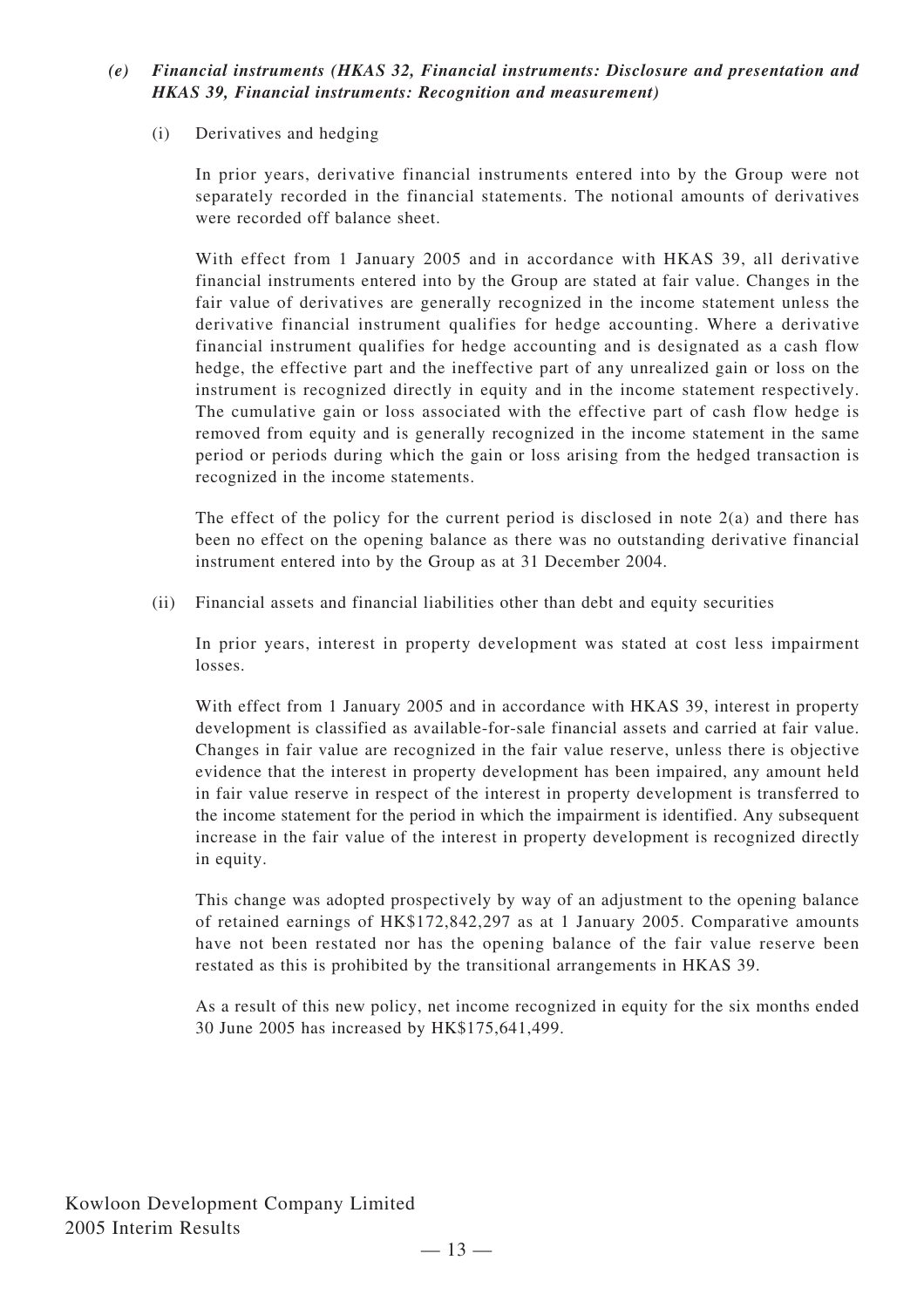# *(f) Minority interests (HKAS 1, Presentation of financial statements and HKAS 27, Consolidated and separate financial statements)*

In prior years, minority interests at the balance sheet date were presented in the consolidated balance sheet separately from liabilities and as deduction from net assets. Minority interests in the results of the Group for the year were also separately presented in the income statement as a deduction before arriving at the profit attributable to shareholders.

With effect from 1 January 2005, in order to comply with HKAS 1 and HKAS 27, minority interests at the balance sheet date are presented in the consolidated balance sheet within equity, separately from the equity attributable to the shareholders of the Company, and minority interests in the results of the Group for the period are presented on the face of the consolidated income statement as an allocation of the total profit or loss for the period between the minority interests and the shareholders of the Company.

The presentation of minority interests in the consolidated balance sheet and income statement for the comparative period has been restated accordingly.

### **3 Segment information**

#### *(a) Business segments*

|                                                | Six months ended 30 June 2005   |                                    |                                           |                                                                 |                                  |  |  |
|------------------------------------------------|---------------------------------|------------------------------------|-------------------------------------------|-----------------------------------------------------------------|----------------------------------|--|--|
|                                                | Consolidated<br><b>HK\$'000</b> | <b>Property</b><br><b>HK\$'000</b> | investment development<br><b>HK\$'000</b> | <b>Property Financing and</b><br>investments<br><b>HK\$'000</b> | <b>Others</b><br><b>HK\$'000</b> |  |  |
| Turnover                                       | 483,940                         | 99,142                             | 217,308                                   | 157,612                                                         | 9,878                            |  |  |
| Contribution from operations                   | 228,428                         | 86,628                             | 104,741                                   | 37,411                                                          | (352)                            |  |  |
| Fair value changes on<br>investment properties | 143,436                         | 143,436                            |                                           |                                                                 |                                  |  |  |
| Unallocated group expenses                     | (13, 323)                       |                                    |                                           |                                                                 |                                  |  |  |
| Profit from operations                         | 358,541                         |                                    |                                           |                                                                 |                                  |  |  |
| Finance costs                                  | (2,480)                         |                                    |                                           |                                                                 |                                  |  |  |
| Share of profits less losses of                |                                 |                                    |                                           |                                                                 |                                  |  |  |
| associated companies                           | 4,682                           |                                    |                                           |                                                                 | 4,682                            |  |  |
| Profit before taxation                         | 360,743                         |                                    |                                           |                                                                 |                                  |  |  |
| Income tax                                     | (60, 195)                       |                                    |                                           |                                                                 |                                  |  |  |
| Profit after taxation                          | 300,548                         |                                    |                                           |                                                                 |                                  |  |  |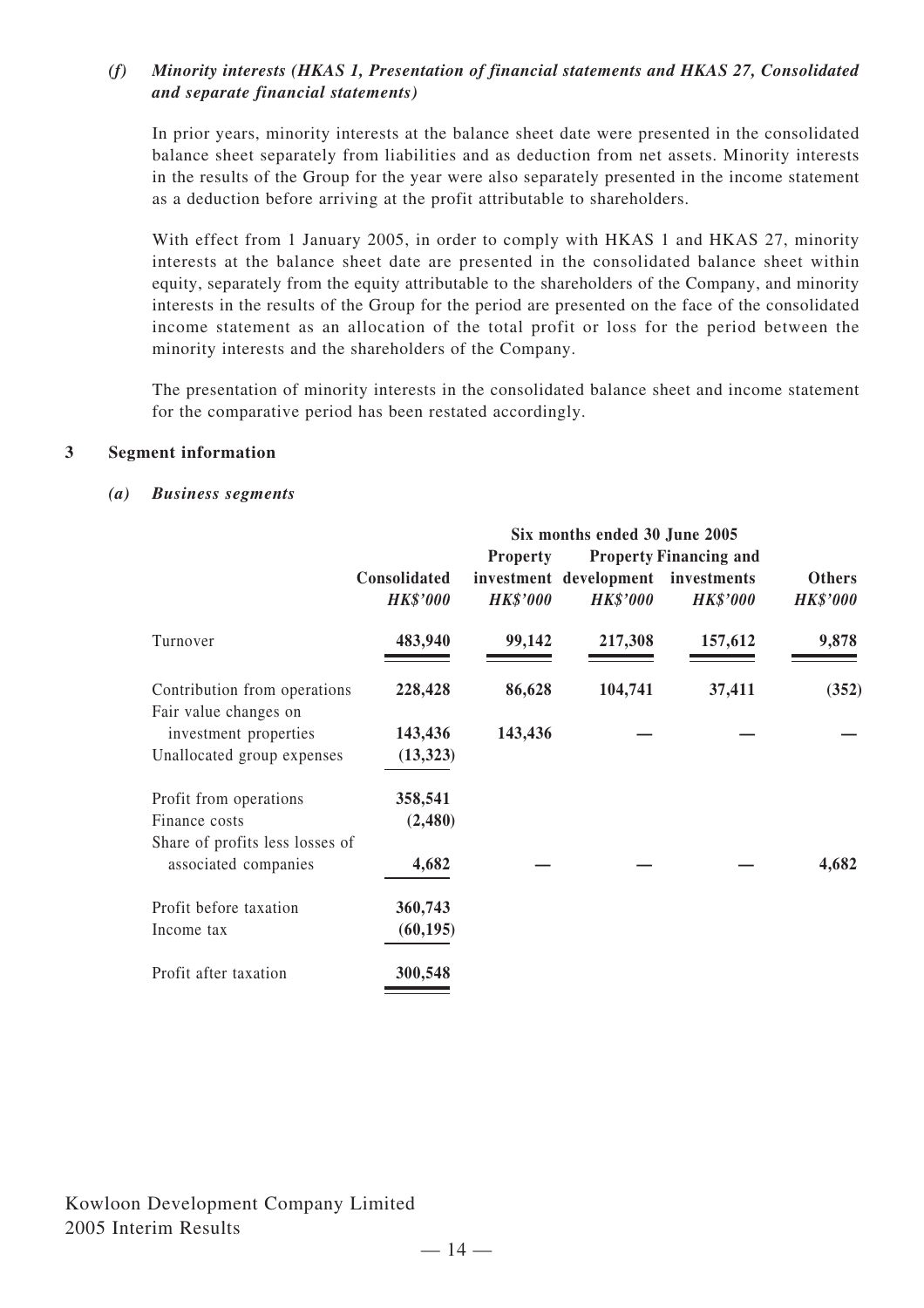|                                 | Six months ended 30 June 2004 (restated) |            |             |             |          |  |
|---------------------------------|------------------------------------------|------------|-------------|-------------|----------|--|
|                                 | Property Financing and<br>Property       |            |             |             |          |  |
|                                 | Consolidated                             | investment | development | investments | Others   |  |
|                                 | HK\$'000                                 | HK\$'000   | HK\$'000    | HK\$'000    | HK\$'000 |  |
| Turnover                        | 381,917                                  | 90,461     | 158,136     | 130,480     | 2,840    |  |
| Contribution from operations    | 151,342                                  | 82,951     | 42,160      | 25,738      | 493      |  |
| Fair value changes on           |                                          |            |             |             |          |  |
| investment properties           | 40,543                                   | 40,543     |             |             |          |  |
| Unallocated group expenses      | (10, 738)                                |            |             |             |          |  |
| Profit from operations          | 181,147                                  |            |             |             |          |  |
| Finance costs                   | (5,590)                                  |            |             |             |          |  |
| Share of profits less losses of |                                          |            |             |             |          |  |
| associated companies            | 4,379                                    |            |             |             | 4,379    |  |
| Profit before taxation          | 179,936                                  |            |             |             |          |  |
| Income tax                      | (26, 928)                                |            |             |             |          |  |
| Profit after taxation           | 153,008                                  |            |             |             |          |  |

# *(b) Geographical segments*

|               | Group turnover<br>Six months ended 30 June Six months ended 30 June |          | Group profit<br>from operations |            |  |
|---------------|---------------------------------------------------------------------|----------|---------------------------------|------------|--|
|               |                                                                     |          |                                 |            |  |
|               | 2005                                                                | 2004     | 2005                            | 2004       |  |
|               | <b>HK\$'000</b>                                                     | HK\$'000 | <b>HK\$'000</b>                 | HK\$'000   |  |
|               |                                                                     |          |                                 | (restated) |  |
| Hong Kong     | 476,626                                                             | 360,956  | 352,563                         | 161,250    |  |
| North America | 4,452                                                               | 18,664   | 4,362                           | 18,326     |  |
| Europe        | 2,240                                                               | 2,297    | 1,048                           | 1,571      |  |
| Others        | 622                                                                 |          | 568                             |            |  |
|               | 483,940                                                             | 381,917  | 358,541                         | 181,147    |  |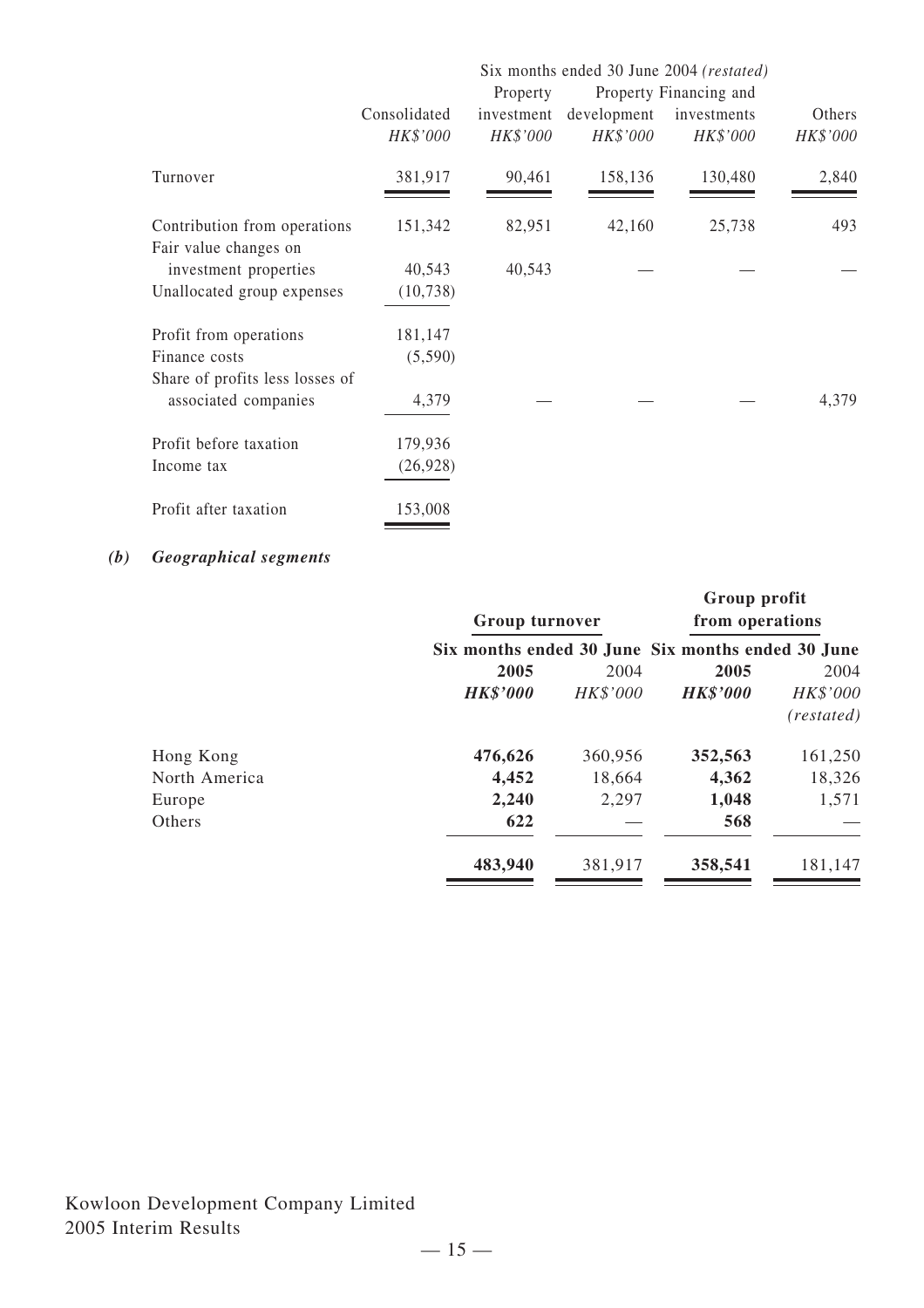|                                                          | Six months ended 30 June |            |  |
|----------------------------------------------------------|--------------------------|------------|--|
|                                                          | 2005                     | 2004       |  |
|                                                          | <b>HK\$'000</b>          | HK\$'000   |  |
|                                                          |                          | (restated) |  |
| <b>Current tax</b>                                       |                          |            |  |
| Provision for Hong Kong profits tax at 17.5%             |                          |            |  |
| on the estimated assessable profits of the period        | 34,250                   | 18,883     |  |
| Underprovision/(Overprovision) in respect of prior years | 810                      | (1,182)    |  |
|                                                          | 35,060                   | 17,701     |  |
| Deferred tax                                             | 25,135                   | 9,227      |  |
|                                                          | 60,195                   | 26,928     |  |

Overseas taxation of the associated companies has been provided for at the applicable tax rates ruling in the respective jurisdictions. Share of taxation attributable to the associated companies for the six months ended 30 June 2005 of HK\$1,679,945 (six months ended 30 June 2004: HK\$1,915,168) are included in the consolidated income statement under share of profits less losses of associated companies.

### **5 Dividend**

|                                                    | Six months ended 30 June |          |
|----------------------------------------------------|--------------------------|----------|
|                                                    | 2005                     | 2004     |
|                                                    | <b>HK\$'000</b>          | HK\$'000 |
| Interim dividend declared after the interim period |                          |          |
| end of 10 HK cents (2004: 7 HK cents) per share    | 56,677                   | 39.674   |

### **6 Earnings per share**

The calculation of earnings per share is based on the profit attributable to shareholders of the Company of HK\$300,509,526 (six months ended 30 June 2004 (restated): HK\$152,967,497) and number of ordinary shares of 566,767,850 (2004: weighted average number of 558,559,059 ordinary shares) in issue during the period.

No diluted earnings per share for the six months ended 30 June 2004 and 2005 have been presented as the Company has no dilutive potential ordinary shares for the period.

# By Order of the Board **KOWLOON DEVELOPMENT COMPANY LIMITED Or Wai Sheun**

*Chairman*

Hong Kong, 7 September 2005